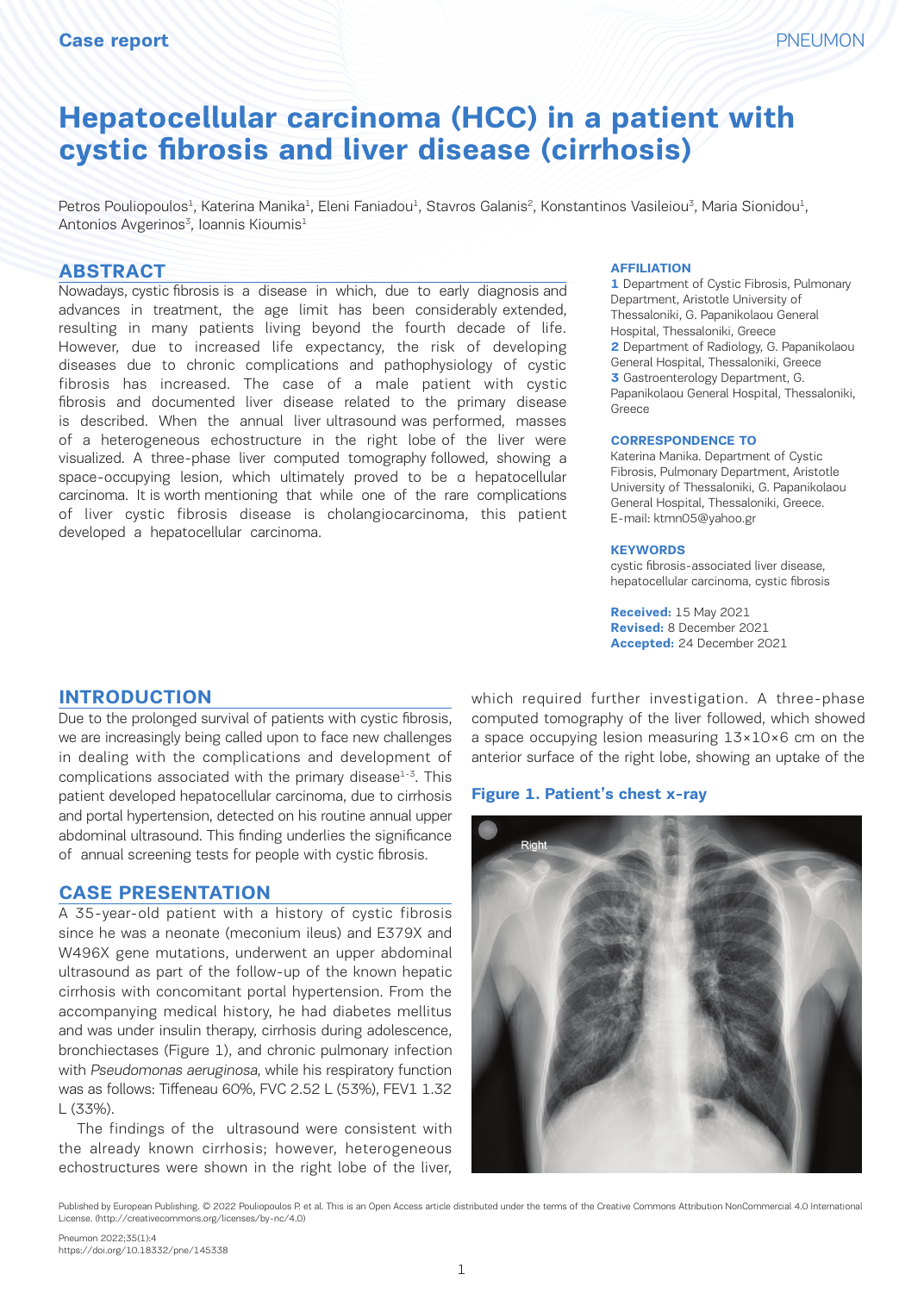**Figure 2. Images of a three-phase liver computed tomography. (Α) A space occupying lesion measuring 13×10×6 cm is seen on the anterior surface of the right lobe of the liver, which uptakes the contrast agent in the arterial phase (Β), followed by flushing in the portal (C) and delayed phase (D), a characteristic imaging finding that led to the diagnosis of a hepatocellular carcinoma**



contrast agent in the arterial phase, followed by flushing of the contrast agent in the portal and delayed phase, a finding which was consistent with a hepatocellular carcinoma (Figure 2). A very high value of α-fetoprotein was initially found, at 227 ng/mL and at 665.73 ng/mL at a follow-up examination. Screening for hepatitis (B and C), metabolic, their eventual failure<sup>4,5</sup>. or autoimmune disorders was negative, with no history of alcoholism. Subsequently, the patient underwent magnetic resonance imaging of the abdomen, which also revealed a lesion on the anterior surface of the right lobe of the liver, with confluent nodular satellite lesions.

Based on the above imaging findings and the particularly high value of α-fetoprotein, the diagnosis of a hepatocellular carcinoma was established. Chemoembolization was not cirring contract and contract of the soration of the sora<br>Contract of the social contract of the social contract of the social contract of the social contract of the so possible, due to the size of the lesion, so hepatologists suggested the initiation of an antineoplastic agent (sorafenib).

## **DISCUSSION**

Cystic fibrosis is an inherited disease that is transmitted through its autosomal recessive nature. It is caused by a variety of mutations in the cystic fibrosis transmembrane conductance regulator (CFTR) gene, located on chromosome 7. This gene encodes a regulatory protein (Cystic Fibrosis Transmembrane Conductance Regulator) which controls the passage of chlorine through the epithelial cell membranes of various organs of the body, such as the lungs, pancreas, liver,

sweat glands, and intestine. Mutations in this gene cause *occupying lesion measuring 13×10×6 cm is seen on the anterior surface of the right le* portal and delayed phase, a finding but reduced production or functionality of the protein, resulting in the contrast agents and  $\alpha$ in the epithelium of the affected organs producing viscous value of a-fetoprotein was initially sticky mucus that obstructs the pores of the glands, resulting in progressive destruction of the organ tissue (fibrosis) and their eventual failure<sup>4,5</sup>.

With respect to hepatic involvement, mutations in the CFTR gene lead to abnormalities in composition, alkalinity, the abdomen, which also revealed a and bile flow, resulting in the production of visceral secretions in the bile ducts, which, in combination with the effect of satellite lesions. The diagnosis of the cytotoxic or infectious agents, lead to their obstruction. Obstruction of the bile ducts subsequently leads to liver maging imaings and the particulary espectation of the site ducto capsequently teads to their<br>tein, the diagnosis of a hepatocellular damage, resulting in the development of fibrosis, initially, and cirrhosis later on. However, the cause of the different severity of liver involvement among patients with cystic fibrosis has not been clarified. Many patients with cystic fibrosis have no clinical symptoms or signs of liver disease despite the existence of focal biliary cirrhosis<sup>4,5</sup>.

Fibrosis is thought to lead to cirrhosis over a period of Infosis is a hought to tead to chrinosis over a period of herited disease that is transmitted years, a procedure which is usually asymptomatic<sup>2,4,5</sup>. The recessive nature. It is caused by a prevalence of liver disease in patients with CF ranges between 2% and 37%2,4. Combination of cirrhosis of the (CFTR) gene, located on chromosome liver with portal hypertension occurs in approximately 10% of patients with CFLD (Cystic Fibrosis Liver Disease) and experience *protein (cystic Fibrosis* Transmembrane Conductive *Coystic Fibrosis Liver Steedberg and* controls the peaks in adolescence<sup>2</sup>. The use of ursodeoxycholic acid improves the biochemical markers of CFLD and may slow ough the epithelial cell membranes of thinproves the biochemical markers of CFLD and may slow<br>pdy, such as the lungs, pancreas, liver, t down its development<sup>2,4</sup>. CFLD is almost always associated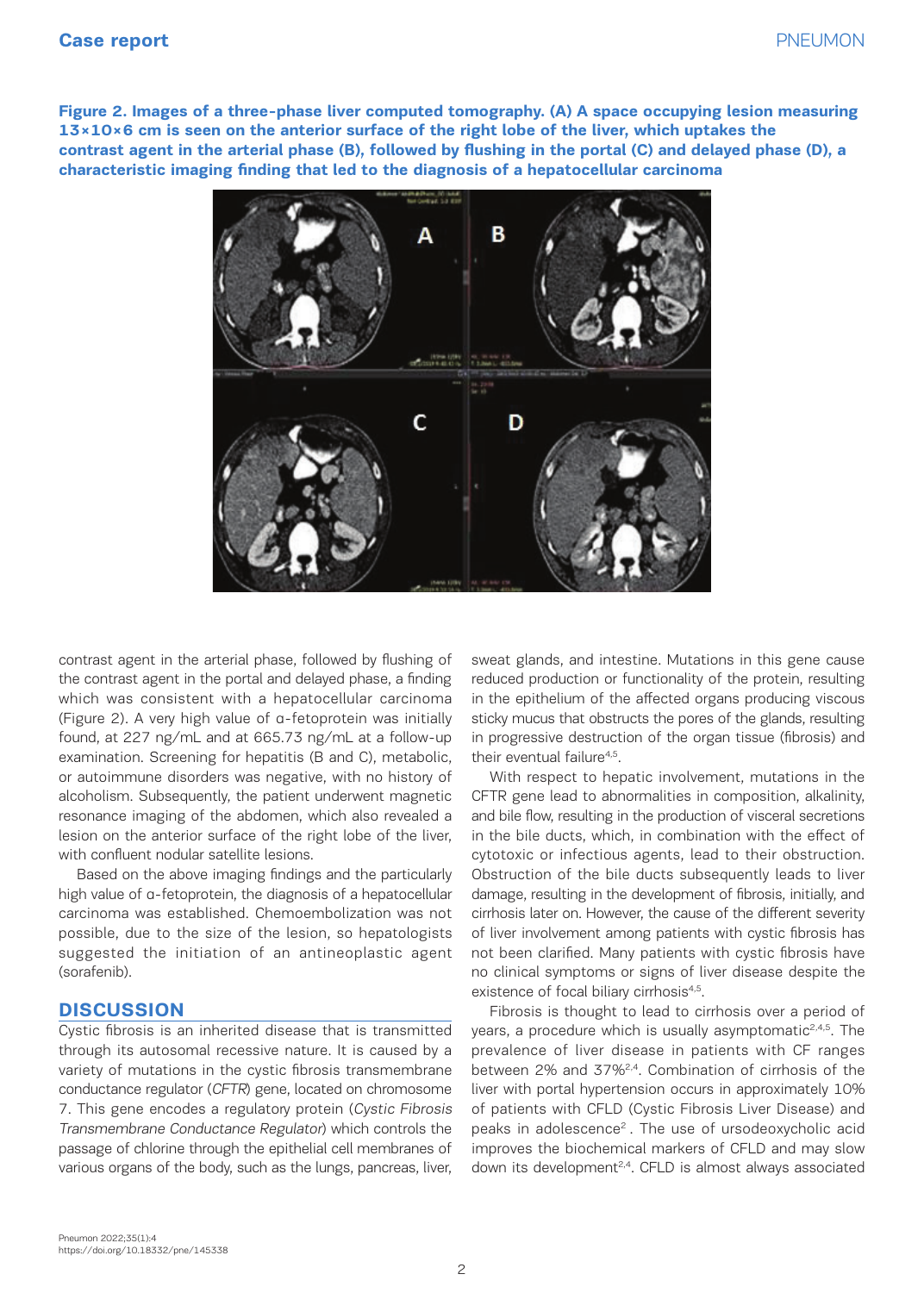with pancreatic insufficiency<sup>5</sup>. One of the rare complications of liver cirrhosis in individuals with cystic fibrosis is the development of cholangiocarcinoma<sup>5</sup>. However, what is of interest in this patient case is the development of a hepatocellular carcinoma due to cirrhosis and portal hypertension, which is not related to the pathophysiology of the disease but is clearly associated to cirrhosis.

Hepatocellular carcinoma is the most common liver tumor (90–95% of primary malignant liver tumors) and the number of new cases is increasing<sup>2,6</sup>. The major causative agents are chronic hepatitis B and C infections, which account for over 80% of cases worldwide<sup>6</sup>. Other etiologic factors are alcohol and smoking, liver adenoma and repeated ingestion of aflatoxin containing foods<sup>7</sup>. The incidence ratio between men and women is 3:2<sup>2</sup>.

The patient presented here developed hepatocellular carcinoma due to cirrhosis and portal hypertension, with a negative history of hepatitis B, C and alcoholism. After reviewing the literature, at least 3 more patients with CFLD have developed hepatocellular carcinoma<sup>1-3</sup>. The first case is a 32-year-old pregnant woman with cystic fibrosis and CFLD who was diagnosed with a focal liver injury during the annual upper abdominal ultrasound. After undergoing a biopsy and the diagnosis of hepatocellular carcinoma was confirmed, she was finally treated with laser<sup>2</sup>. The second case is an 18-year-old woman who had symptoms of fever, hepatomegaly, and weight loss. Through investigation, a mass was found in the right lobe of the liver, that was initially treated as an abscess, and upon the persistently nonimproving picture, she underwent a biopsy, with a diagnosis of HCC. This patient died 4 days after the biopsy, with a severe clinical status<sup>1</sup>. The third case relates to a 34-yearold male patient CFLD, who was diagnosed with HCC after a biopsy of a lesion initially found during an annual abdominal ultrasound. The characteristic feature of this patient is that he had a normal α-fetoprotein (αFP) value with an increase of Ca19-9. He did not meet the liver transplant criteria, as his mass was of 7 cm and sorafenib was initiated, just like for our own patient<sup>3</sup>.

Additionally, what is of interest in our patient is that the diagnosis was performed on the basis of the imaging findings and the extremely high value of α-fetoprotein (665.73 ng/mL), as values greater than 400–500 ng/mL are considered diagnostic for HCC, without performing a liver biopsy<sup>6,8</sup>.

## **CONCLUSION**

This is an uncommon case of hepatocellular carcinoma in a patient with cystic fibrosis. The annual examination led to an unexpected finding, which highlights the need for more regular screening of patients with cystic fibrosis and hepatic insufficiency, perhaps twice a year, with an abdominal ultrasound and possibly measuring α-fetoprotein, for early diagnosis of an eventual malignancy. As the survival of patients with cystic fibrosis grows, so do previously unknown

manifestations and complications of the disease, involving a wide range of medical specialties.

## **CONFLICTS OF INTEREST**

The authors have completed and submitted the ICMJE Form for Disclosure of Potential Conflicts of Interest and none was reported.

#### **FUNDING**

There was no source of funding for this research.

#### **ETHICAL APPROVAL AND INFORMED CONSENT**

Ethical approval was not required for this study. Verbal informed consent was provided by the patient's wife.

## **DATA AVAILABILITY**

The data supporting this research can not be made available for privacy reasons.

## **PROVENANCE AND PEER REVIEW**

Not commissioned; externally peer reviewed.

#### **REFERENCES**

- 1. Kelleher T, Staunton M, O'Mahony S, McCormick PA. Advanced hepatocellular carcinoma associated with cystic fibrosis. Eur J Gastroenterol Hepatol. 2005;17(10):1123- 1124. doi:10.1097/00042737-200510000-00018
- 2. Mckeon D, Day A, Parmar J, Alexander G, Bilton D. Hepatocellular carcinoma in association with cirrhosis in a patient with cystic fibrosis. J Cyst Fibros. 2004;3(3):193- 195. doi:10.1016/j.jcf.2004.04.006
- 3. O'Donnell DH, Ryan R, Hayes B, Fennelly D, Gibney RG. Hepatocellular carcinoma complicating cystic fibrosis related liver disease. J Cyst Fibros. 2009;8(4):288-290. doi:10.1016/j.jcf.2009.05.002
- 4. Kobelska-Dubiel N, Klincewicz B, Cichy W. Liver disease in cystic fibrosis. Prz Gastroenterol. 2014;9(3):136-141. doi:10.5114/pg.2014.43574
- 5. Perdue DG, Cass OW, Milla C, et al. Hepatolithiasis and cholangiocarcinoma in cystic fibrosis: A case series and review of the literature. Dig Dis Sci. 2007;52(10):2638- 2642. doi:10.1007/s10620-006-9259-1
- 6. Trevisani F, D'Intino PE, Morselli-Labate AM, et al. Serum α-fetoprotein for diagnosis of hepatocellular carcinoma in patients with chronic liver disease: Influence of HBsAg and anti-HCV status. J Hepatol. 2001;34(4):570-575. doi:10.1016/S0168-8278(00)00053-2
- 7. Erkekoglu P, Oral D, Chao M-W, Kocer-Gumusel B. Hepatocellular Carcinoma and Possible Chemical and Biological Causes: A Review. J Environ Pathol Toxicol Oncol. 2017;36(2):171-190. doi:10.1615/JEnvironPatholToxicolOncol.2017020927
- 8. Murugavel KG, Mathews S, Jayanthi V, et al. Alpha-fetoprotein as a tumor marker in hepatocellular carcinoma: investigations